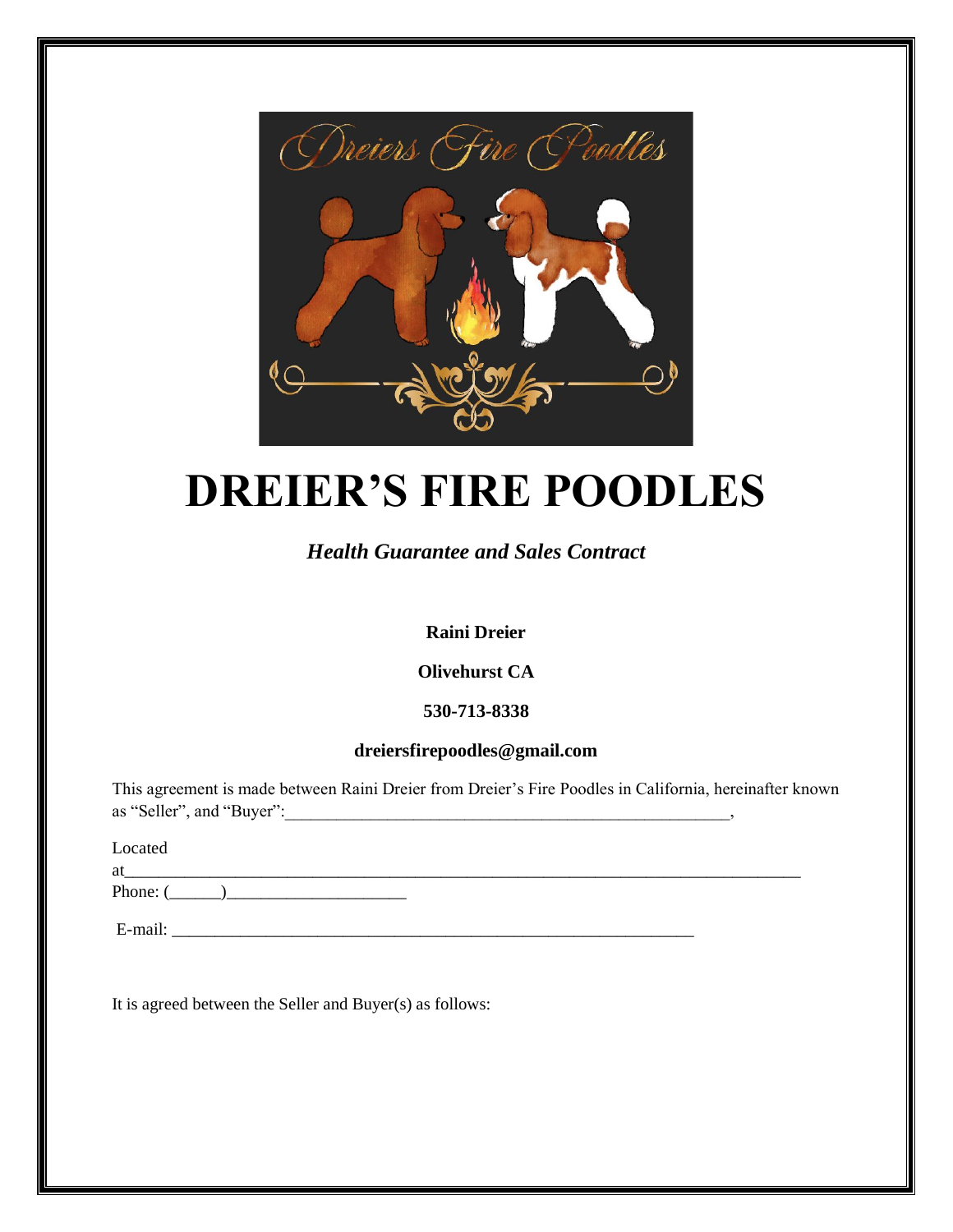## **DESCRIPTION OF DOG/PUPPY:**

**The dog/puppy sold pursuant to the terms of this agreement is as follows:**

**Breed**: Toy Poodle Miniature Poodle Moyen Poodle

**Gender**: M / F **Date of Birth**:

Microchip #: \_\_\_\_\_\_\_\_\_\_\_\_\_\_\_\_\_\_\_\_\_\_\_\_\_\_\_\_\_\_\_\_\_\_\_

Color/Pattern:

The **Sire** of this dog/puppy is:

The **Dam** of this dog/puppy is:

**Breeding Rights:** With / Without

## **CONDITIONS OF SALE/HEALTH GUARANTEE:**

We have taken many steps to ensure that your new dog/puppy is happy and healthy. Your dog/puppy has been selectively bred for excellent quality, health, soundness, intelligence and good temperament. The Seller warrants the dog/puppy to be in good health at the time of sale and that the dog/puppy has received all necessary, age-appropriate vaccinations and de-worming. The dog/puppy has also been examined by the sellers licensed veterinarian and leaves Sellers possession with a good bill of health.

#### **Seller requires Buyer(s) to have the new dog/puppy be examined by a licensed veterinarian within 72 hours of possession so there is no question as to the health of the dog/puppy.**

Any request to return the dog/puppy to the Seller for a full refund must be made within this 72 hour timeperiod and may only be requested should the dog/puppy prove to be sick upon arrival and/or should the dog/puppy be found to be in poor health or have a health issue of such serious nature that the quality of life will be seriously shortened or seriously altered. Minor health aliments including, but not limited to, fleas or stress-induced diarrhea due to dog/puppy's transition from Sellers home, etc. are not reason for dog/puppy to be returned to Seller. Proof of examination and diagnosis by the Buyer(s) licensed veterinarian must be provided to Seller and Seller's Vet, should Buyer(s) wish to request returning dog/puppy for a refund. The warranty shall be terminated immediately if Buyer(s) does not have dog/puppy examined within this allotted time frame of 72 hours from possession. (It is highly suggested that the Buyer(s) make an appointment with their veterinarian well in advance to ensure an examination within this time frame.)

In any event, **Seller is not responsible for any veterinarian expenses.**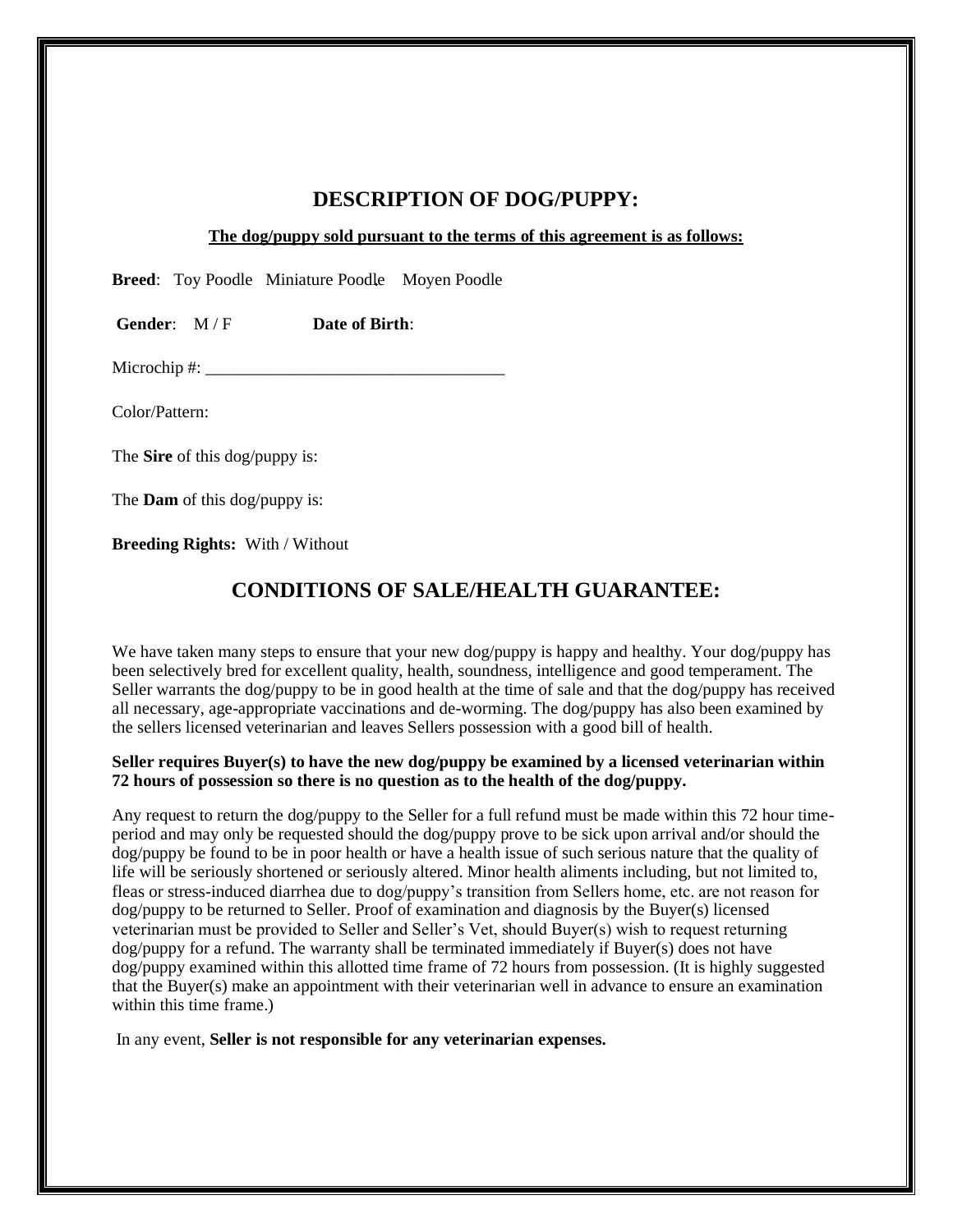$\overline{\omega}$  Seller requires Buyer(s) to keep the dog/puppy on a regular vaccination schedule and on a monthly heartworm preventative by a licensed veterinarian. If these requirements are not met, this warranty shall be null and void.

 $\overline{\omega}$  If the dog dies for any reason, vet report verifying death must be supplied to seller.

#### **This dog/puppy has been sold as a pet and is not to be used for breeding purposes, unless you purchase breeding rights.**

We feel that dogs, should be allowed to mature significantly before being spayed/neutered. Seller requires Buyer(s) to spay/neuter the dog/puppy by the age of 10 months. Verification is to be sent to the Seller by the end of 10 months and the licensed veterinarian who surgically performed the altering must sign the document. Failure to send verification to Seller by the end of 10 months of age will void your warranty.

If buyer is found to have bred this puppy without signed written permission/Breeder release from Dreier's Fire Poodles, buyer agrees to pay an additional sum of \$10,000 above & beyond the price of the pup to the seller. If this pup is sold/traded and is not spayed/neutered, Original Buyer is also responsible for this fee if new owner is found to have bred this puppy/dog.

Buyer agrees to pay Dreier's Fire Poodles for any and all Attorney fees and court/personal costs in retrieving these fees. These fees are assessed to protect said puppy/dog and Dreier's Fire Poodles breeding program and reputation.

Seller warrants that both the Sire and Dam of your dog/puppy have had their health testing completed.

Buyer(s) understands that although great lengths were taken by Seller to prevent genetic defects and none were found at the time of breeding the Dam and Sire, the dog/puppy cannot be 100% guaranteed against every genetic disorder.

A warranty against serious life altering genetic disease is provided for 1year from the date of birth, and must be determined by up to three veterinarians which can include yours, mine and a third objective vet if necessary.

There is NO warranty with regards to skin/food/environment allergies. We have no control of the area your pup may be in, the food you choose to feed, or the places you go. Allergies in dogs, (like people) can develop at any time.

Although the seller has taken all reasonable care to ensure that all pups produced are as healthy as possible, Cancer, foreign body ingestion, accidents, ear infections, and urinary tract infections are considered normal costs and risks of pet ownership and purchaser is advised to discuss risk reduction strategies with their Veterinarian and to acquire private pet insurance for such.

Also not covered are behavioral issues or problems arising from physical/emotional trauma, abuse or failure to maintain general healthcare of the puppy.

Bite issues, overbites, under bites or Base Narrow Canines are not covered by this or any other warranties. Unfortunately, these are recessive genes that can occur and cannot be tested for prior to breeding.

**A warranty for hip dysplasia or any debilitating congenital defects shall be provided for 24 months from the date of birth of said dog/puppy. We do require appropriate proof of a genetic problem; for example, a CERF exam for eye problems, an OFA or Penn-HIP report for incidences of hip dysplasia, PRA-PRCD, PRCD etc.** 

Should the dog/puppy be found to have moderate to severe hip dysplasia within this 24-month period, Buyer(s) must provide proof to Seller in the form of official documentation from OFA or Penn-HIP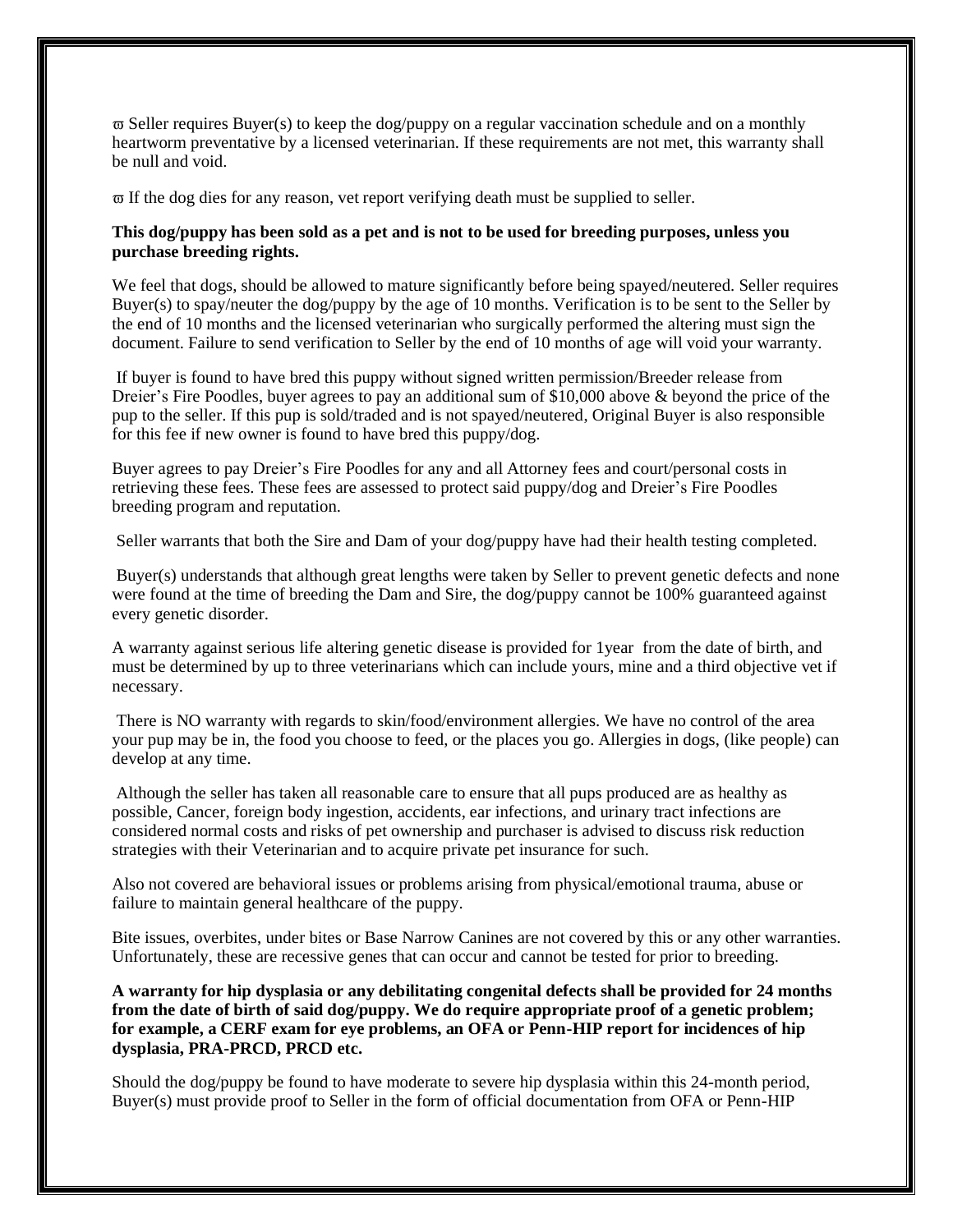within 10 days of diagnosis. A veterinarian cannot make this diagnosis and the dog/puppy must be sedated for the radiograph to be taken. Seller reserves the right to confirm results prior to a refund or replacement being made and also reserves the right to request a second opinion. If the dog is euthanized or in any way disposed of, without a second opinion from Seller's veterinarian, the Buyer(s) waves all rights to a replacement puppy or to any financial payments as compensation.

 Should the OFA or Penn-HIP results or a licensed veterinarian indicate/suspect that an injury may have occurred, or was involved in any Physical trauma to cause or contribute to the hip dysplasia, no refund or replacement will be made and this warranty shall be void.

 $\overline{\omega}$  This entire warranty will be terminated immediately should the dog be found to have been malnourished, overweight or the developing joints are overstressed at any point during the 24-month warranty period. Seller will require veterinarian records showing the weight of the dog/puppy and the veterinarian's assessment of the weight.

In the unfortunate event that the dog/puppy is diagnosed with hip dysplasia within the first year, and the all requirements stated in this contract are met, the Seller will agree to one of the following:

- 1. If Buyer(s) wishes to keep the dog/puppy, Seller will reimburse veterinarian expenses up to 100% of the original purchase price of the dog/puppy. Only the treatment expenses will be refunded, not the diagnostic expenses. (Please note that if surgery is chosen, Dreier's Fire Poodles will pay said amount directly to the vet performing the surgery.)
- 2. OR Replace the original dog/puppy with one of equivalent/comparable quality from Sellers next available litter. If Seller does not have another dog/puppy of equivalent/comparable quality, a refund in the amount of half of the original purchase price shall be given, less any shipping/handling fees. This shall be at the Seller's discretion only and will take place only when the original dog/puppy has been returned to the Seller. Any shipping or veterinarian expenses Buyer(s) incurs for the replacement dog and/or to return original dog/puppy to Seller shall be Buyer(s) responsibility. If a replacement puppy of higher value is chosen, Buyer(s) is responsible for paying the difference (Cost of Replacement Dog/Puppy less Price Paid for Original Dog/Puppy). Dreier's Fire Poodles will not pay any veterinarian costs without prior discussion and agreement to the treatment procedures that are recommended by a licensed veterinarian.

Buyer(s) agrees to not abandon this dog/puppy to an animal shelter, Humane Society, dog pound, pet mill or pet store. If desired, Seller will help Buyer(s) try to find a suitable replacement home for the dog/puppy should Buyer(s) no longer be able to care for the animal. Seller does not give refunds back to Buyer(s) who decide they can't keep the dog/puppy, and Seller will not resell the dog/puppy. Sellers only concern will be to find an appropriate, loving replacement home. Buyer(s) understands that all dogs/puppies exhibit certain undesirable behavior, such as, but not limited to, nipping, chewing, barking, marking, etc. Buyer(s) is responsible for appropriate training of dog/puppy to correctly teach acceptable behavior and is responsible for proper socialization of dog/puppy and agrees to provide basic training with their puppy within the first year of owning their dog. Additionally, if the dog has been physically injured or competed in agility at too young of an age, this warranty becomes null and void.

This contract/guarantee is only applicable to the original Buyer(s) stated in this contract, and is nontransferable to any other person. Original Buyer/Owner is to contact Dreier's Fire Poodles of said transfer of said puppy/dog.

Buyer further agrees that the subject dog/puppy's size and color are not predictable and no promise or warranty regarding size, color, coat appearance, or any physical/behavioral trait is made by the Seller.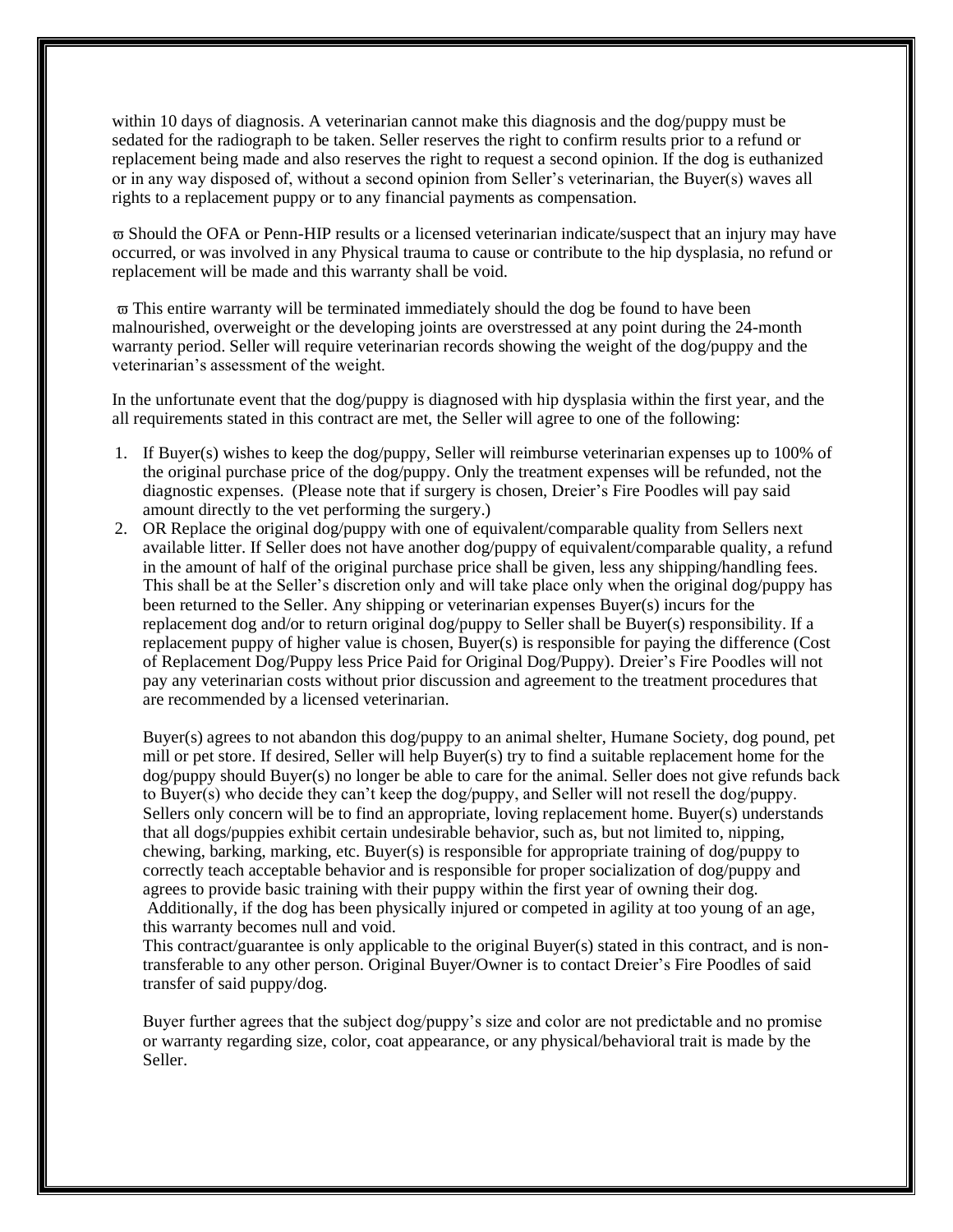Both parties agree that this Contract was made in the State of California and agree that it shall be governed by and construed in accordance with the laws of the state of California and the parties agree to submit to the jurisdiction of the courts of the State of California for any dispute arising from this Contract or transaction. Each party will bear its own costs of litigation, except for breaches of contract arising from this Contract.

The subject dog/puppy will be implanted with a microchip before leaving the Seller's premises if desired at an addition cost of \$40; the registration of said microchip shall be the responsibility of the Buyer(s).

#### **FEES:**

The cost for the said dog/puppy is  $\$\qquad \qquad \text{USD}$ 

Seller will accept a non-refundable deposit in the amount of \$500.00 USD to reserve a spot on the dog/puppy selection list via a first come, first serve basis (first deposit gets first pick, second deposit gets second pick, etc). Seller (Dreier's Fire Poodles) reserves the first right to retain breeding quality puppies for our program before pet puppies are picked.

The specific dog/puppy selection begins when the dog/puppy is 4 weeks of age and the dog/puppy will be ready to go to new home at 8 weeks of age.

Deposit is non-refundable and will be applied to the full purchase price. Should Buyer(s) change mind and decide not to purchase a puppy, the deposit is forfeited to Seller.

The deposit shall be returned to the Buyer(s) only if Seller is unable to provide puppy as expected (example: loss of puppy) Deposit will not be refunded for such things as preferred color choice not being available, etc.). Seller also reserves the right to return deposit, and cancel contract.

Unless other arrangements are made, unpaid balances are due and payable prior to delivery of the dog/puppy. Cash is accepted at the time of pick-up. Personal checks are accepted as deposits and also as payments, but all personal checks must clear my bank prior to you picking up your puppy. All puppies remain with me until completely paid for.

#### **IF YOU ARE UNABLE TO TAKE RECEIPT OF YOUR PUP UNTIL AFTER THE**

#### **PREARRANGED DELIVERY DATE, WE WILL BOARD YOUR PUPPY FOR A COST**

#### **\$20/DAY TO COVER EXPENSES ASSOCIATED WITH THE EXTENDED STAY.**

This contract will also hold as a receipt for the payments received.

| Waitlist Deposit of \$ | received on |  |
|------------------------|-------------|--|
| Deposit Amount of \$   | received on |  |
| Final Amount of \$     | received on |  |

Date Buyer(s) acquired dog/puppy: \_\_\_\_\_\_/\_\_\_\_\_\_/\_\_\_\_\_